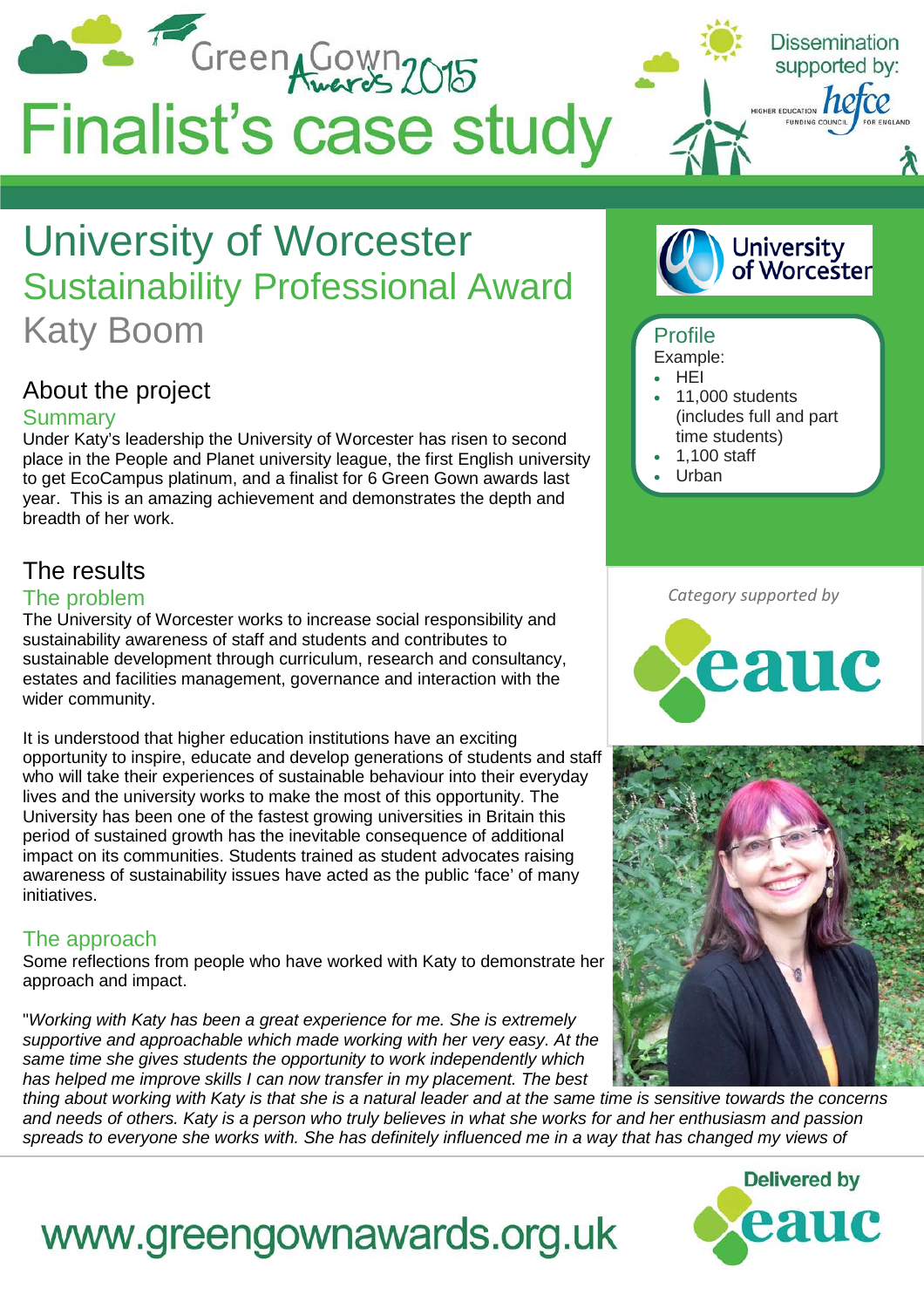

*sustainability completely. I am extremely happy to have worked with her as just a few months working with*  susthingsout.com and Katy have made an impact on me which will last my whole life." -3rd year accounting student currently on yearlong placement

*"Katy gave me the opportunity and the insight into the world of sustainability, something I had a slight interest in at first. Now my mind has been opened and my passions have grown for sustainability. I am glad to have had the opportunity. I have learnt an incredible amount, and truly this is where my heart is now. Katy was the one who opened the door to my passion, giving me the key. Thanks to Katy I hope my future will be a green one as this field is something I strive to now take an active part in*. – 1st yr Drama and Psychology student

*"Katy has extended herself and her influence across both learning and teaching and research in the more conventional academic sense in her drive to move the sustainability agenda towards longer term, change among the young adults the University of Worcester educates. She was personally instrumental in data collection from potential students, friends and parents to support the case for curriculum innovation which produced the sector-leading cross-faculty elective model introduced to Worcester."* Associate Head of Worcester Business School

"*Katy has the passion and political nous to make things happen. Her thoughtful and inclusive thinking contributes to successful, sustainable solutions."-* Roger Bond Director of Estates UEA and Chair of AUDE Sustainability Advisory Group

"*Katy and the student lead innovative programs I've experienced, are far reaching and have significant impact within the City of Worcester. Her open style, commitment, and collaborative working, together with her vision, makes Katy a delight to work with and we know that her projects and ideas will get results*."- Cllr Roger Knight Mayor of Worcester

*"Authenticity, commitment, confidence, creativity and a very positive attitude are all skills I've seen Katy bring to her national roles. What stands out for me is her humility and ability to inspire others- so necessary in our work."* Jamie Agombar Head of Sustainability NUS.

## Our goals

Katy has led the University of Worcester and helped it achieve considerable strides in developing a sectorleading, rounded institutional profile:

- environmental benchmarks
- more recently this has been augmented by greater community engagement
- and over the last three years in the area of curriculum

The core focus has been to extend student engagement; extend curriculum development; reinforce campus and community; and seek to build integration across these. Research collaborations on preliminary framework for building and assessing university sustainability culture, and in student housing and energy as well as innovative teaching models are emerging cross disciplinary themes.

## What has it meant to your institution to be a Green Gown Award finalist?

This award provides independent recognition of Katy's work. She is known for creating opportunities for students and actively seeking out projects that can give benefit to others, be a catalyst for change or enhance sustainability in the Higher Education sector. Being a finalist helps in galvanizing support for her work.



## www.greengownawards.org.uk